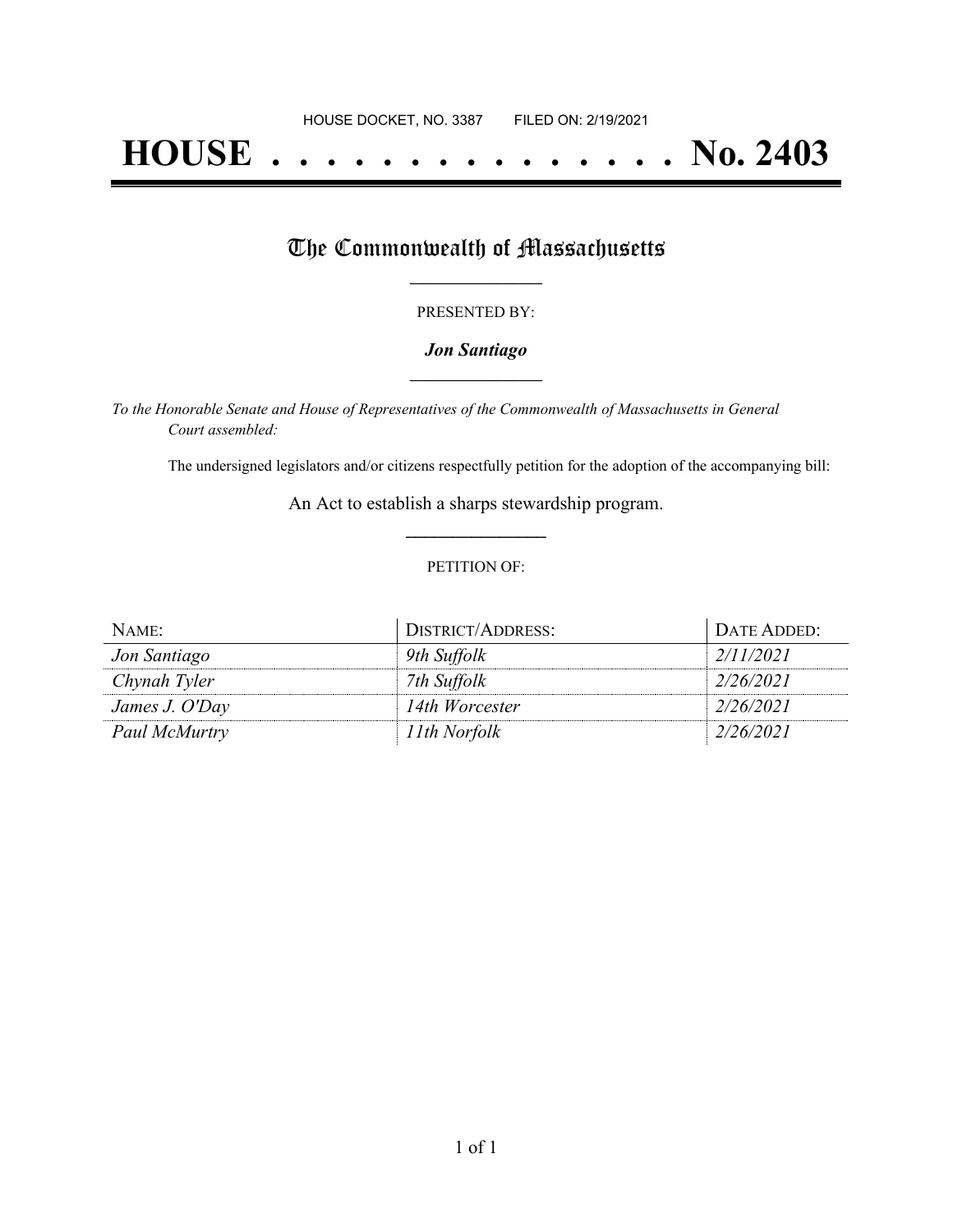## **HOUSE . . . . . . . . . . . . . . . No. 2403**

By Mr. Santiago of Boston, a petition (accompanied by bill, House, No. 2403) of Jon Santiago and others relative to the definition of "covered drug" under the program financed by pharmaceutical product manufacturers or groups of manufacturers to collect, secure, transport and safely dispose of unwanted drugs. Public Health.

### The Commonwealth of Massachusetts

**In the One Hundred and Ninety-Second General Court (2021-2022) \_\_\_\_\_\_\_\_\_\_\_\_\_\_\_**

**\_\_\_\_\_\_\_\_\_\_\_\_\_\_\_**

An Act to establish a sharps stewardship program.

Be it enacted by the Senate and House of Representatives in General Court assembled, and by the authority *of the same, as follows:*

1 SECTION 1. Section 1 of chapter 94H of the General Laws, as so appearing, is hereby

2 amended

3 by striking out the second paragraph and inserting in place thereof the following

4 paragraph:-

5 "Covered drug", any brand name or generic opioid drug placed in Schedule II or

6 Schedule III of

7 section 3 of chapter 94C; provided, however, that "covered drug" shall also include

8 benzodiazepines; provided, further, that "covered drug" shall not include: (i) drugs

9 intended for